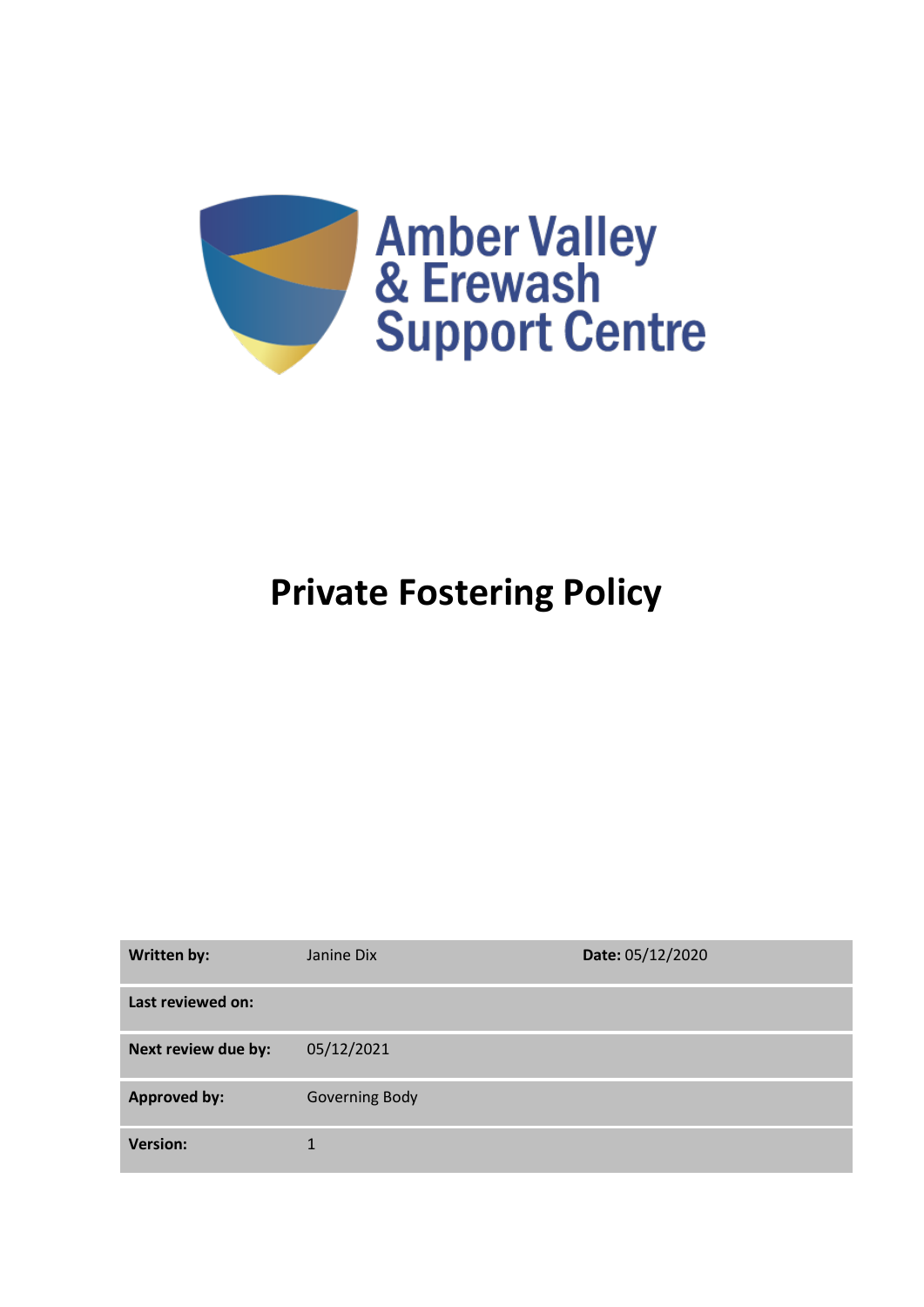#### **Introduction and Context**

Most children and young people spend some time away from their home staying with relatives and friends. In cases where children/young people may stay for longer period of time special procedures may apply.

Private Fostering is an arrangement made by a parent with a carer who has agreed to look after the child/young person on their behalf. In some circumstances they may not have agreed or the circumstances of their living arrangements raises health, welfare and safety concerns for the child/young person.

# **Definition**

A privately fostered child is a child under 16 (or 18 if Disabled) who is cared for by an adult who is not a parent, grandparent, aunt, uncle, step parent (including civil partnerships), sister or brother, and may be a family friend, or neighbour and where the child is to be cared for in that person's home for 28 days or more. This arrangement does not have to be continuous; if a child/young person is staying with extended family members, who is not a parent, grandparent, aunt, uncle, step parent (Including civil partnerships), or a family friend or neighbour for example, that adds up to 28 days or longer in any period of time this may then be seen as Private Fostering.

A child who is [Looked After](http://www.proceduresonline.com/resources/keywords_online/nat_key/keywords/looked_after.html) or placed in any residential home, hospital or school (where they are receiving full-time education) is excluded from the definition. In a private fostering arrangement, the parent retains [Parental Responsibility.](http://www.proceduresonline.com/resources/keywords_online/nat_key/keywords/parental_respons.html)

Children under 16 who spend more than 2 weeks in residence during holiday time in a school, become privately fostered children for the purposes of the legislation during that holiday period.

#### **Our responsibilities**

Amber Valley and Erewash Support Centre fully recognises its responsibilities regarding Private Fostering ensuring staff are fully aware on how to identify a child/young person and the circumstances around Private Fostering. This includes **a duty to report any instances to the local Authority** if it is believed the child/young person is possibly living in a Private Fostering arrangement. This policy should be read in conjunction with "How to Identify a Privately Fostered Child" Appendix A, found at the end of this policy and more information/guidance can be found by following this link: [https://www.derbyshire.gov.uk/social-health/children-and-families/adoption-and](https://www.derbyshire.gov.uk/social-health/children-and-families/adoption-and-fostering/fostering/become-foster-carer/types-fostering/private-fostering/private-fostering.aspx)[fostering/fostering/become-foster-carer/types-fostering/private-fostering/private-fostering.aspx](https://www.derbyshire.gov.uk/social-health/children-and-families/adoption-and-fostering/fostering/become-foster-carer/types-fostering/private-fostering/private-fostering.aspx)

Furthermore, we will follow the procedures as set out by the Derbyshire Safeguarding Children's Board, section 1.6.10:

[http://derbyshirescbs.proceduresonline.com/p\\_ch\\_living\\_away.html#priv\\_fostering](http://derbyshirescbs.proceduresonline.com/p_ch_living_away.html#priv_fostering)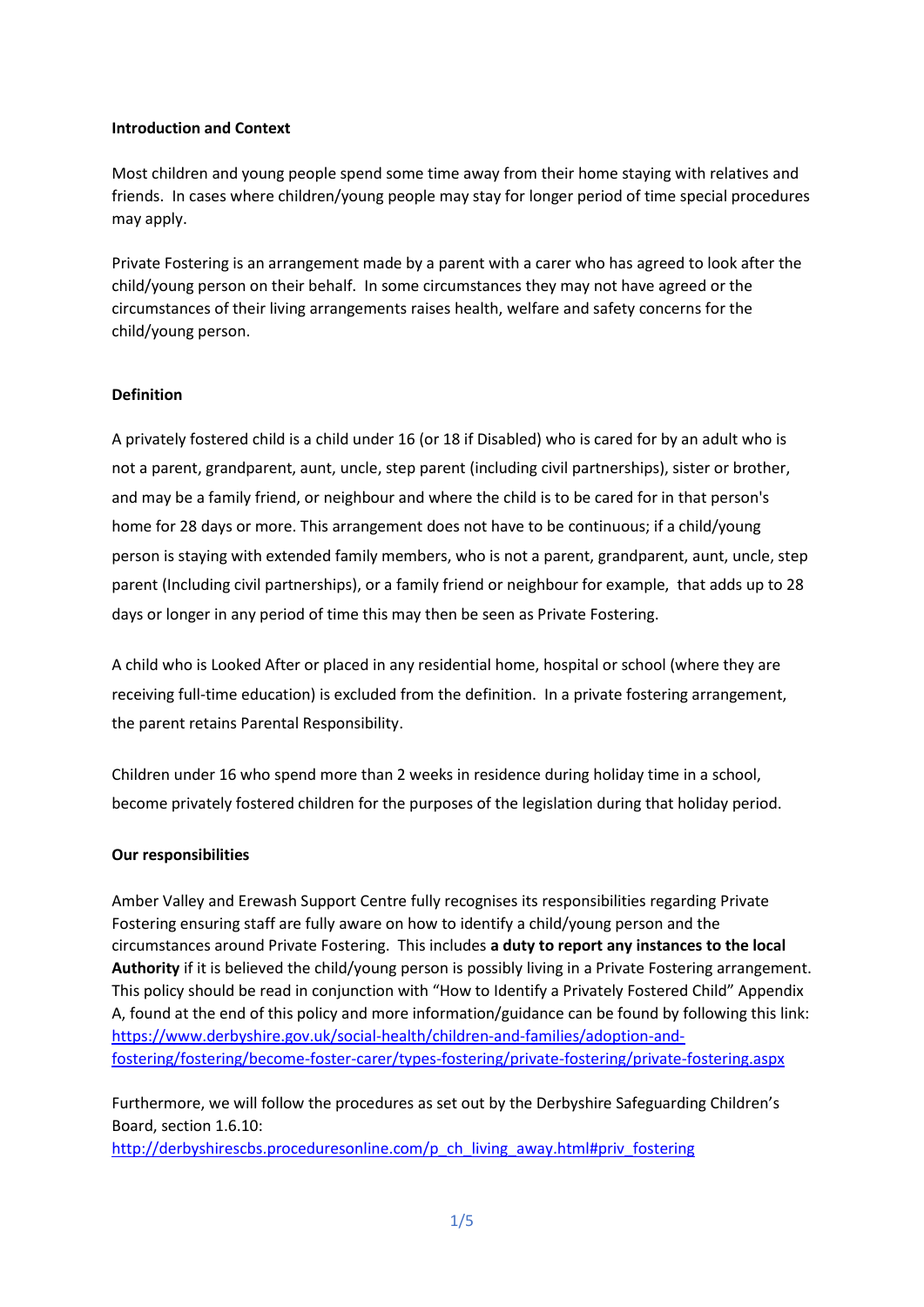And provide to any parent/carer where it is believed the child is in a private fostering arrangement this leaflet[: https://schoolsnet.derbyshire.gov.uk/keeping-children-safe-in-education/safeguarding](https://schoolsnet.derbyshire.gov.uk/keeping-children-safe-in-education/safeguarding-policies-guidance-and-protocols/safeguarding-policies-guidance-and-protocols.aspx)[policies-guidance-and-protocols/safeguarding-policies-guidance-and-protocols.aspx](https://schoolsnet.derbyshire.gov.uk/keeping-children-safe-in-education/safeguarding-policies-guidance-and-protocols/safeguarding-policies-guidance-and-protocols.aspx)

### **Our duties**

Under the Children Act, 1989, the Local Authority has a duty to make sure a Private Fostering arrangement that the child/young person is in provides for their needs and safeguards his/her welfare. We will ensure all Staff, Governors and volunteers in the academy are aware of this duty.

If a member of staff, Governor or volunteer becomes aware that a child/young person may be living in a Private Foster arrangement it is the responsibility of that person to report the details to the School's Safeguarding Designated Lead (SDL) who will then make further enquiries to try and establish the circumstances.

The Designated Safeguarding Lead should seek advice from Children's Social Care as to whether the child/young person is in a Privately Fostered arrangement under the regulations. The Derbyshire professional advice line can be contacted on 01629 535353 if the child's current residence in this arrangement is in Derbyshire. If not, we will make contact with the relevant local authority Children's Services contact and referral point

If upon taking advice, it is confirmed this may be a private fostering arrangement in Derbyshire , a referral will be made by the Designated Safeguarding Lead into Call Derbyshire (Starting Point) using the recommended on line contact/referral form. If there are immediate concerns for the child's welfare and safety, we will treat this as a child protection concern and contact Call Derbyshire (Starting Point) on 01629 533190.

Essential information for making a referral includes:-

- Full names and dates of birth for the child
- Address and daytime phone numbers for the current carer including mobiles
- Relationship to the child eg- neighbour, friend, extended family member (by definition of a private fostering arrangement)
- The child's address and phone number;
- Whereabouts of the child (and siblings);
- Child and family's ethnic origin;
- Child and family's main language;
- Actions taken and people contacted;
- Special needs of the child, including need for an accredited interpreter, accredited sign language interpreter or other language support;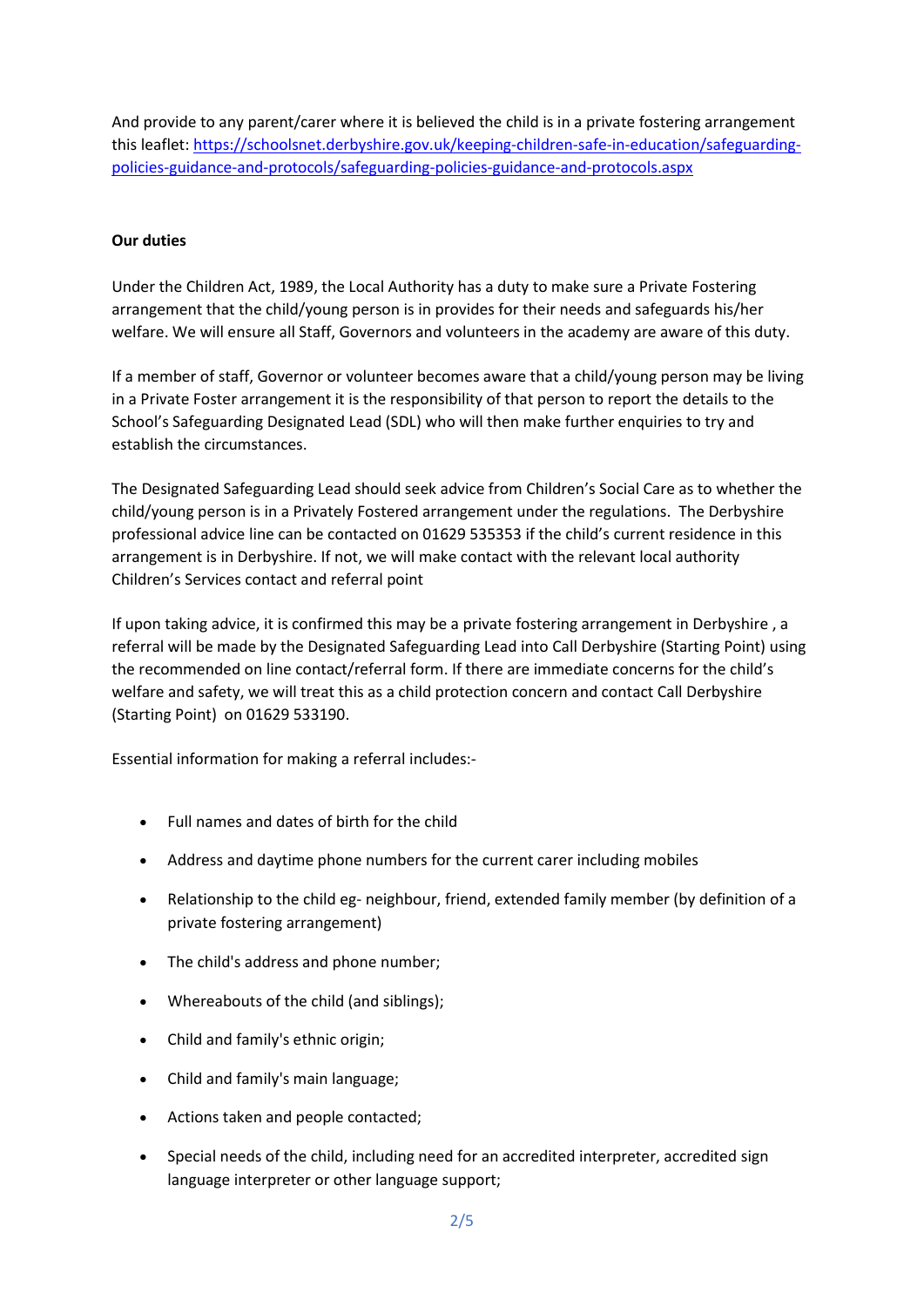- A clear indication of the family's knowledge of the referral and whether they have consented to the sharing of confidential information;
- The details of the person making the referral.

Additionally, the referrer should include:

- Address and daytime phone number of the parent/parental responsibility holder and any known previous addresses
- Address and phone numbers of any other family members linked to the child in this arrangement and particularly if under 16
- Any details of anyone else involved in making this arrangement
- Any known addresses of the child previous to this current arrangement
- Any other helpful information eg- a chronology to assist an understanding of why this child/young person is not living with the parental responsibility holder.
- Details of any concerns if relevant to making this referral

We will work together with the Local Authority to help safeguard and promote the child/young person's safety and welfare. We will assist the local authority in their assessments and work as a partner to offer advice and support to the child and carers involved in the arrangement.

# **Safeguarding Roles and Responsibilities**

# **All Staff (anyone who has contact with a child or young person) including, volunteers and Governors have responsibility for the following**:

- To ask parents/carers questions about their relationship with any pupil if the relationship is unclear, confusing or concerning.
- To follow up any discussion with any pupil about their living arrangement when it is unclear, confusing or concerning.
- We as an academy will commit to reviewing, and on a regular basis our emergency contacts and details of who has parental responsibility on our academy records. And will pursue any anomalies with that parent or carer and may then ask questions of any pupil about the nature of their relationship to that adult.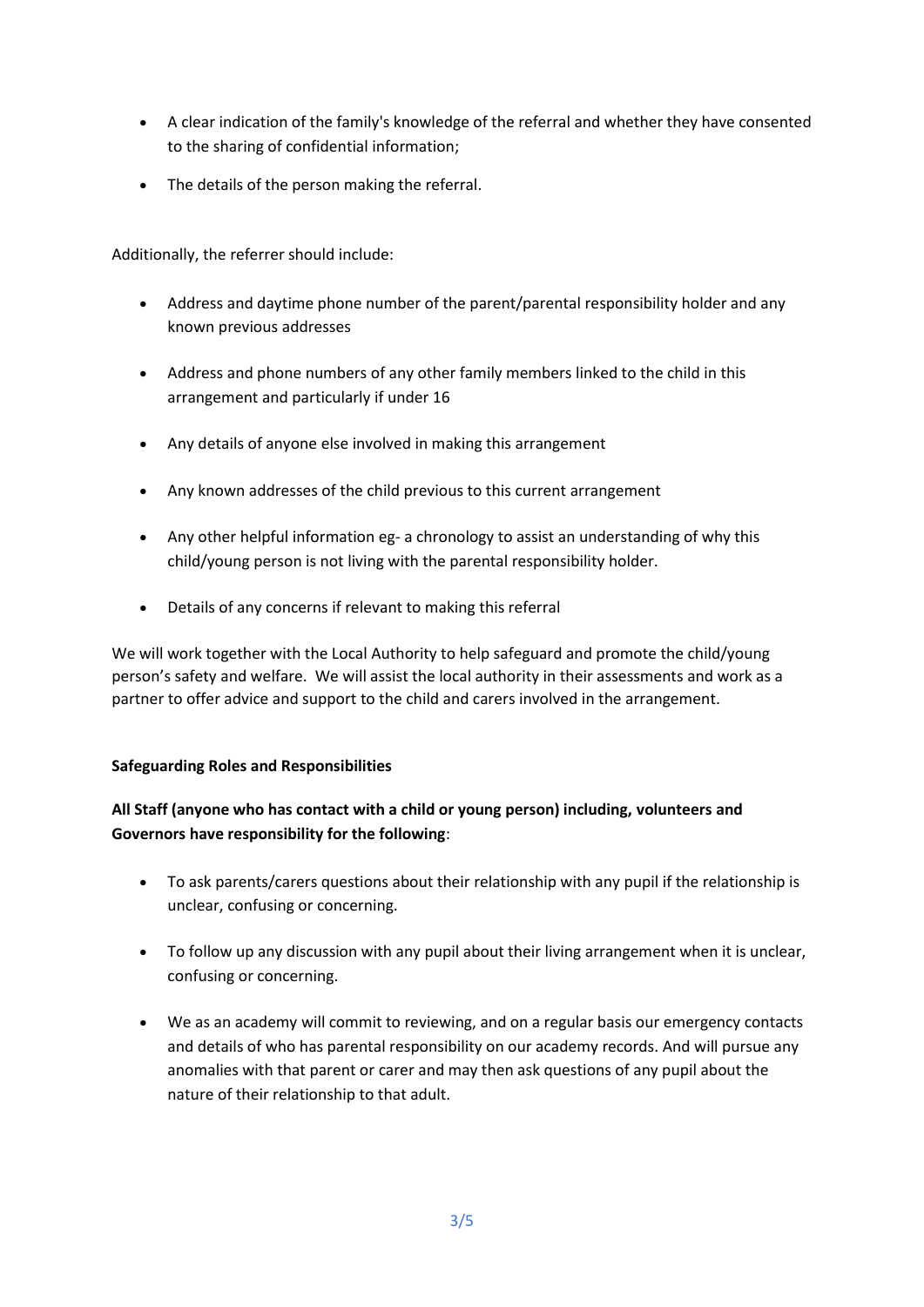• We will have robust consent/trips/outings letters which clearly define the child's relationship to the adult giving consent and identify their status to that pupil including any legal order.

If a child or young person is living in a Private Fostering arrangement:

- To work with, monitor & report to the Local Authority ensuring the child/young person's needs, safety & welfare are being met whilst in a Private Fostering arrangement.
- To assist with advising and supporting the carer(s) to undertake their duties whist the child/young person is living with them in a Privately Fostered arrangement.

# **Training**

The Designated Safeguarding Lead/s will endeavour to read and cascade information on Private Fostering to academy staff on a regular basis and as part of annual training/updates.

All Designated Safeguarding Leads will undertake the DSCB Private Fostering e-learning module ensuring a copy of their certificate is held on the School Safeguarding Training Portfolio: <https://derbyshire.learningpool.com/login/index.php>

# **Management of the Policy**

The DSL/s will ensure they are familiar with this policy regularly updating all staff, Governors and volunteers regarding the legal requirements, and duties.

The Headteacher will ensure that Private Fostering awareness forms part of staff safeguarding induction and is included in the annual safeguarding training for teaching and non-teaching staff

The Headteacher will report on any private fostering arrangement in their academy and any issues or impact on the academy in relation to Private Fostering to the Governing Body.

The Governing Body will oversee the policy and ensure its implementation. It will be reviewed on an annual basis in line with the S175 School Safeguarding Audit.

# **Other linked policies**

Child protection & Safeguarding policy